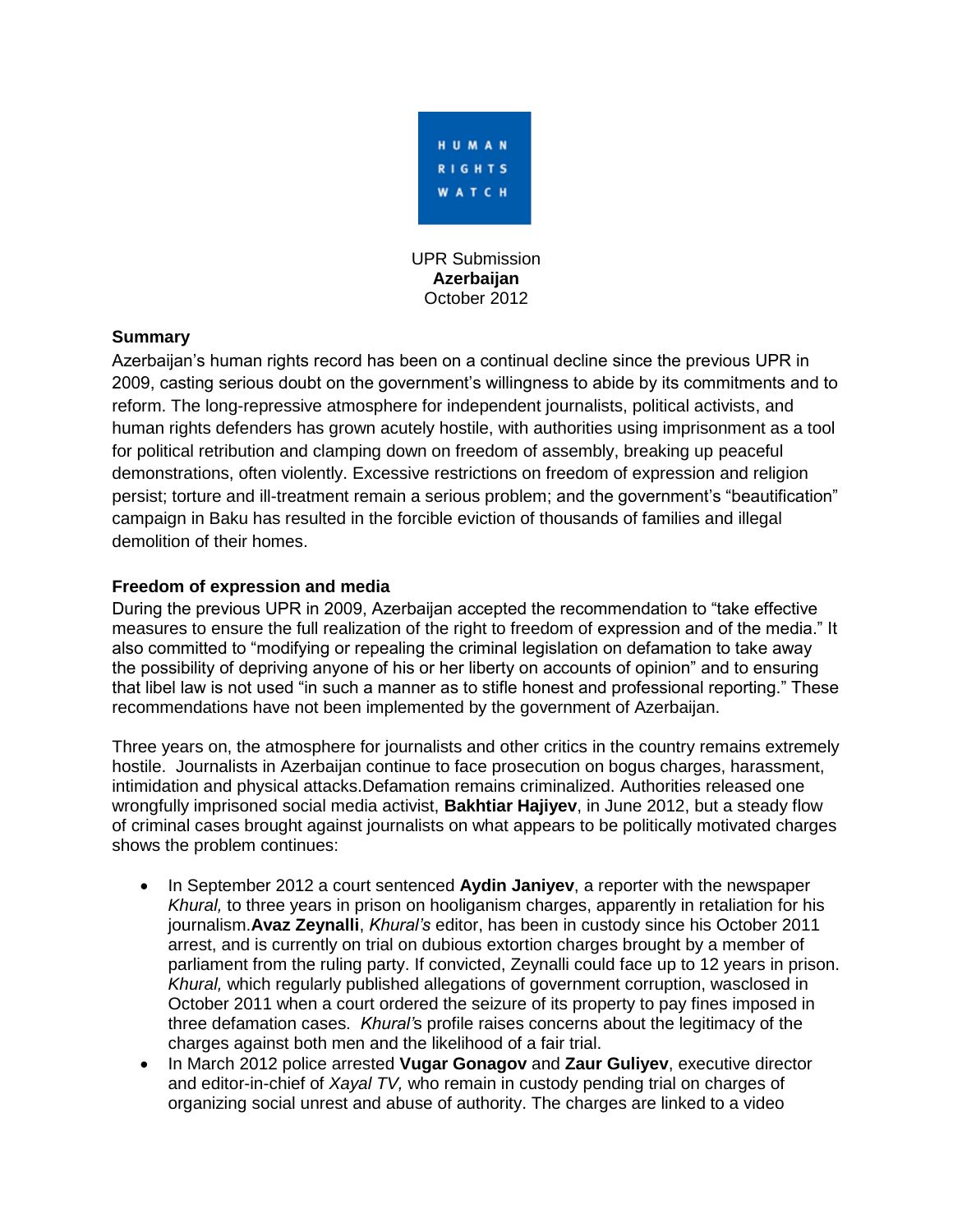posted to YouTube showing the governor of Guba insulting local residents in a speech, which many believe was the catalyst for large protests in Guba in March 2011.

- In June 2012 a court convicted **Anar Bayramii**, a journalist for the Iranian satellite television station *Sahar TV*, on trumped-up charges of illegal drug possession. His twoyear prison sentence was subsequently halved on appeal.
- **Hilal Mammadov**, editor-in-chief of *Tolishi Sado* newspaper, was arrested in June 2012 on bogus drug possession charges and remains in custody pending trial.
- In June 2012 police also detained **Mehman Huseynov**, a blogger and photographer at the Institute for Reporters' Freedoms and Safety, a local media monitoring organization, and released him pending investigation on trumped-up charges of hooliganism.
- In August 2012 a court sentenced **Faramaz Novruzoglu**, a freelance journalist, to four and a half years in prison on bogus charges of illegal border crossing and inciting mass disorder, stemming from Facebook postings in spring 2011, made under a pseudonym, calling for riots and claiming he would set himself on fire. Novruzoglu has denied the allegations and claims they are retribution for his investigations into business ties of high-level officials.

Intimidation and attacks against journalists are also commonplace in Azerbaijan and occur with impunity. According to the Institute for Reporters' Freedoms and Safety, a local media monitoring organization, 50 domestic and foreign journalists were harassed or attacked in 2011 alone. **Rafig Tagi,** a journalist with *SanetWeekly*, was attacked and died after being stabbed 6 times near his home in November 2011. His death, as well as the 2005 murder of editor-in-chief of the independent journal Monitor, **Elmar Huseynov**, remains unresolved. More recently, in April 2012 police and private security personnel brutally attacked and beat unconscious **Idrak Abbasov**, a journalist, as he was attempting to film a forced eviction in a Baku neighborhood.

In March 2012 unknown persons attempted to blackmail **Khadija Ismailova**, an outspoken journalist with Radio Free Europe/Radio Liberty (RFE/RL), through a vicious smear campaign mounted in apparent retaliation for her investigation into the business holdings of the president's family and close associates.

In September 2012 the opposition daily *Azadlig* faced eviction threats from its premises at the state publishing house for failing to pay its outstanding debts, while at the same time a court fined the paper 35,000 AZN (approximately US\$44,000) in a defamation suit brought by the head of the Baku metro system.

In 2009 the government banned foreign radio broadcasting, including the BBC and RFE/RL, from FM frequencies, a move Azerbaijan was asked to "reconsider" and "permit broadcasting by non-Azeri outlets on FM frequencies."

### **Freedom of Assembly**

Freedom of assembly is severely limited in Azerbaijan, with authorities breaking up peaceful protests, in some cases violently, and indiscriminately arresting activists and passersby. This goes against a number of recommendations accepted by Azerbaijan in 2009, including that it "uphold the respect of the right to peaceful assembly and ensure that the right is effectively implemented," which the government of Azerbaijan has failed to carry out.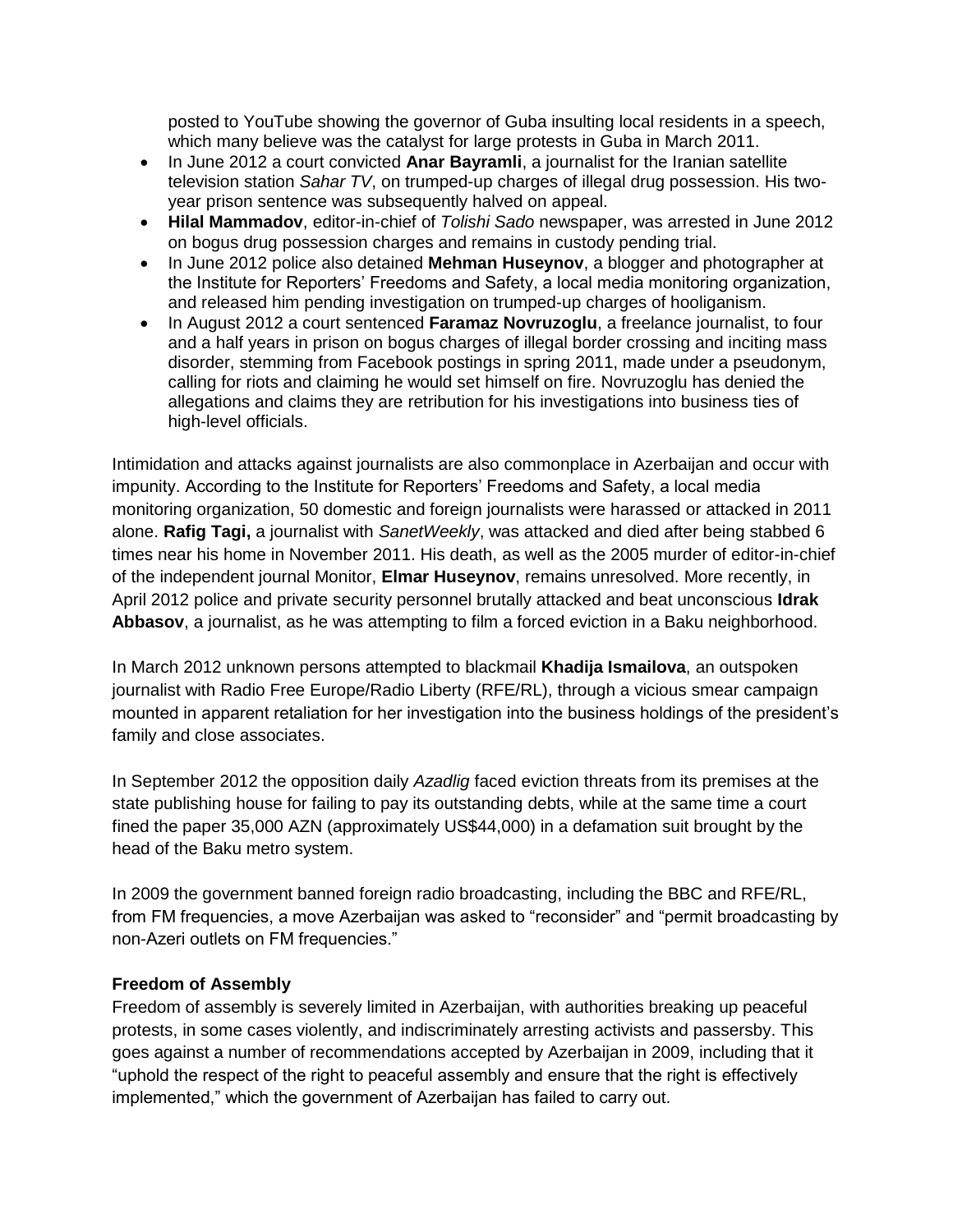While the constitution stipulates that groups may peacefully assemble after notifying the relevant government body in advance, authorities interpret this provision as a requirement for prior permission, effectively banning demonstrations in the capital for years. In March 2012, at the first sanctioned opposition protest in the capital since 2006, police detained two popular musicians as they played at the peaceful gathering. Police beat and denied them access to their lawyer. They were released after five and ten days of detention.

In April 2012 police detained twenty activists distributing flyers encouraging people to attend an opposition rally. Courts sentenced seven of them to 10 to 15 days of detention; others were fined or released.

In the days before and during the Eurovision Song Contest held in Baku in May 2012, police broke up several protests in the city's center. Police rounded up dozens of peaceful demonstrators, forcing them onto buses and beating some in the process. Some were released hours later, while others faced administrative charges for petty hooliganism.

Authorities also arrested hundreds of people in connection with peaceful protests inspired by the popular uprisings in the Middle East in March and April 2011, imprisoning over a dozen. Of those arrested, fourteen were sentenced in unfair trials to up to three years imprisonment. Though nine of them were released immediately preceding the publication on June 26, 2012, of a report by the Council of Europe Parliamentary Assembly, police continue to suppress freedom of assembly, detain protesters, and violently disperse gatherings.

# **Human Rights Defenders**

The Azerbaijani government is deeply hostile to human rights work and independent civil society groups face frequent interference and harassment by the authorities. These practices show that the government of Azerbaijan has failed to implement recommendations it acceptedduring the UPR in 2009 to "guarantee freedom of assembly and association, to respect the work of human rights defenders" and ensure "that legislation concerning NGOs is implemented accordingly."

In March 2011 the Justice Ministry suspended the non-governmental organization Azerbaijan Human Rights House, a member of the International Human Rights House Network and a registered organization, which served as an important training and resource center and conference venue for local groups. Human rights defenders also frequently become the target of criminal prosecution in apparent retribution for their civic activism. Recent cases include the following:

- **Ogtay Gulaliyev and Ilham Amiraslanov**, two defenders associated with the nongovernmental group Kur Civil Union, were arrested in, respectively, April and June in retribution for their work protecting flood victims in southern Azerbaijan. Gulaliyev was released pending investigation in June, while a court in September sentenced Amiraslanov to two years of imprisonment on spurious charges of weapons possession. Both men have alleged ill-treatment in custody, which authorities have failed to investigate.
- **Taleh Khasmammadov**, a blogger and human rights defender from Goychay, was sentenced in April 2012 to a four-year prison term on charges of hooliganism and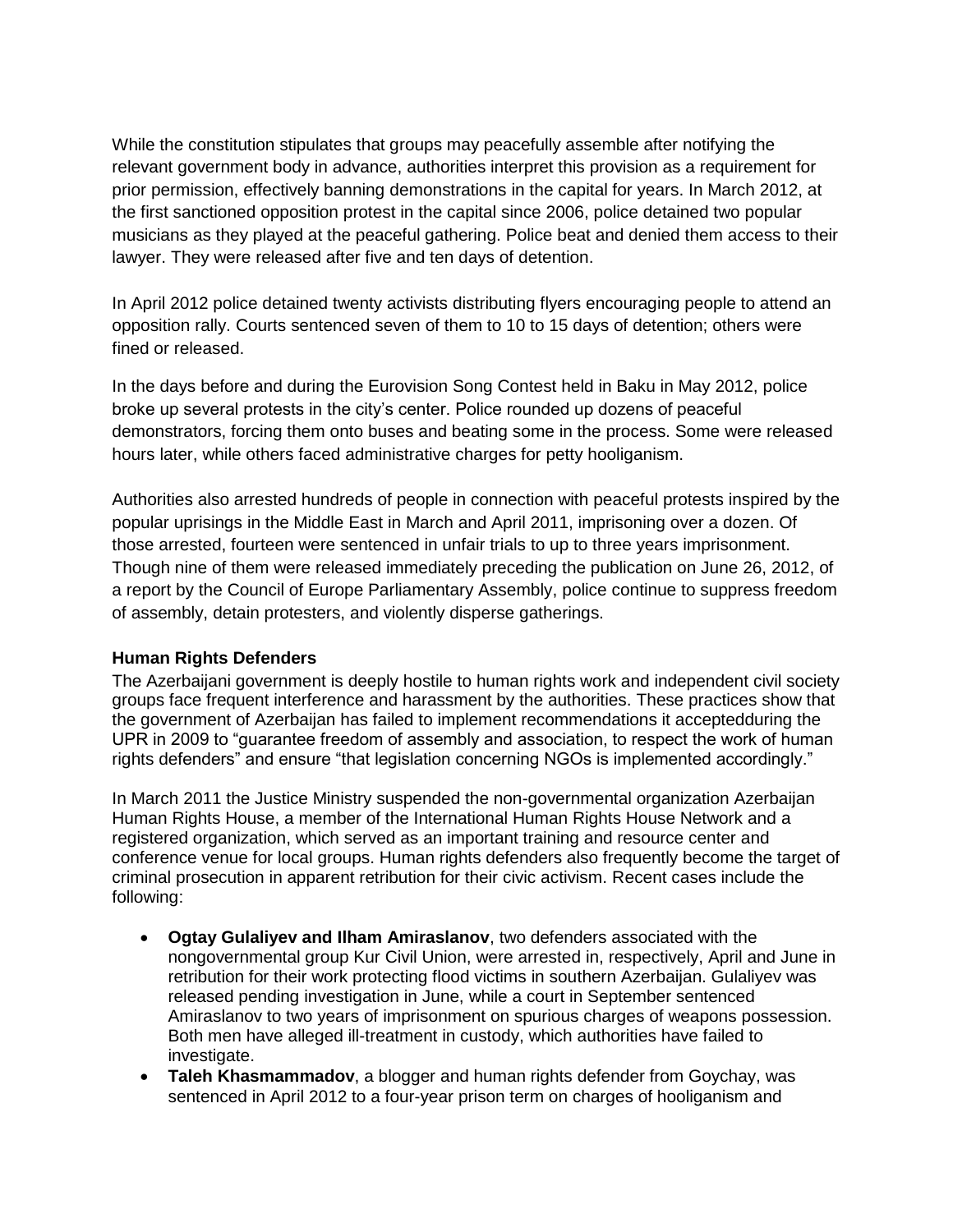physically assaulting a public official. Khasmammadov investigated allegations of abuse and corruption by law enforcement officials.

 **Vidadi Isganderov**, also from Goychay region, is serving a three-year sentence following his August 2011 conviction on false charges of interfering with parliamentary elections. After running for office in the November 2010 parliamentary elections, Isganderov submitted a complaint to the authorities alleging vote rigging in his district. They failed to investigate even though video footage and other materials support Isganderov's allegations. Instead, they brought charges against him, and he was found guilty of interfering with the elections.

### **Ill-Treatment and Deaths in Custody**

Torture and ill-treatment continue with impunity, with at least two known cases of death in police custody in 2012 alone. In the first eight months of 2012, the Azerbaijan Committee against Torture, an independent prison monitoring group, received 136 complaints alleging ill-treatment in custody. In many of the cases of arrested journalists and activists that Human Rights Watch has documented, there were credible allegations of ill-treatment in police custody. However, none of them were effectively investigated. This goes against the 2009 recommendation to the government to establish a "system to follow-up complaints of allegations of torture."

## **Forced Evictions and Unlawful House Demolitions**

Since 2008 the authorities in Azerbaijan have been implementing a program of urban renewal in Baku in the context of which they have unlawfully expropriated and demolished hundreds of properties, primarily apartments and homes in middle class neighborhoods, to make way for parks, roads, and luxury residential buildings. Multiple egregious abuses have characterized this process, including lack of notice or court decision validating the expropriations, willful disregard for health and safety of those evicted, and refusal to provide fair compensation.

### **Freedom of Religion**

In 2009 Azerbaijan accepted the recommendation to "take fully into account the recommendations of the Special Rapporteur on Freedom of Religion aimed at promoting and fully ensuring freedom of religion for all religious communities throughout Azerbaijan." However, freedom of religion is tightly controlled, and the government introduced further restrictions since the previous UPR. Constitutional amendments passed in 2009 and 2011 tightened restrictions on all religious activity, requiring all religious communities to reregister, dramatically increasing fines for unauthorized religious activity and requiring all religious groups to seek prior authorization from the government to gather. Unwarranted raids continue to take place across Azerbaijan, closing down various houses of worship and fining members of their congregations.

In December 2011 the president signed legislative amendments criminalizing the illegal production, distribution, and import of religious literature not approved by the state; they previously were administrative offenses. A new criminal code article punishes the creation of a group that undermines social order under the guise of carrying out religious work. According to Forum 18, an independent international religious freedom monitoring group, police raided several private homes on religion-related grounds.